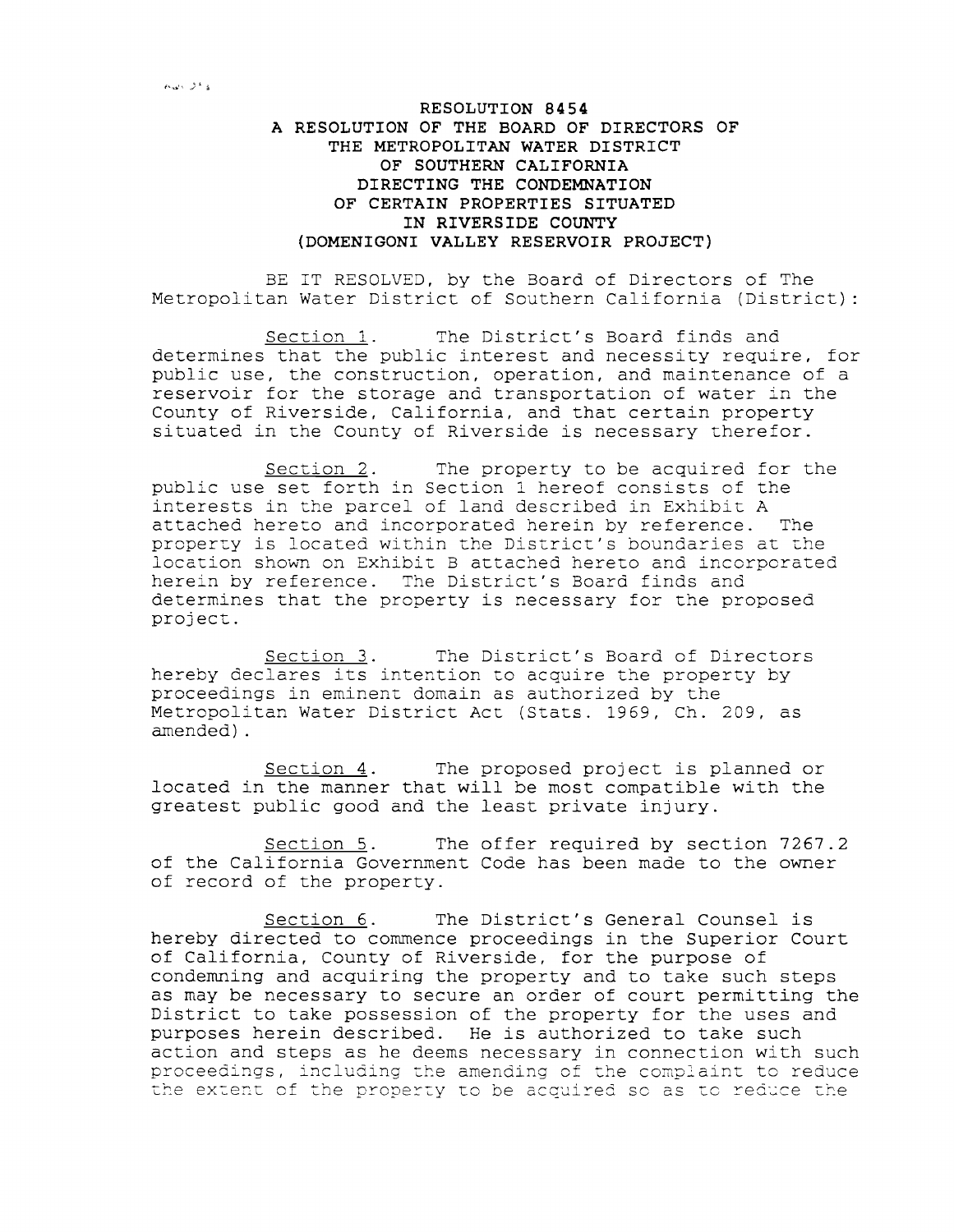compensation payable in the action where such change would not substantially impair the construction and operation of the said public works, and to incur expenses necessary and incidental to the action.

I HEREBY CERTIFY, that the foregoing resolution was adopted by a two-thirds vote of the Board of Directors of The Metropolitan Water District of Southern California on September 13, 1994.

Secretary of the Board of Directors of The Metropolitan Water District of Southern California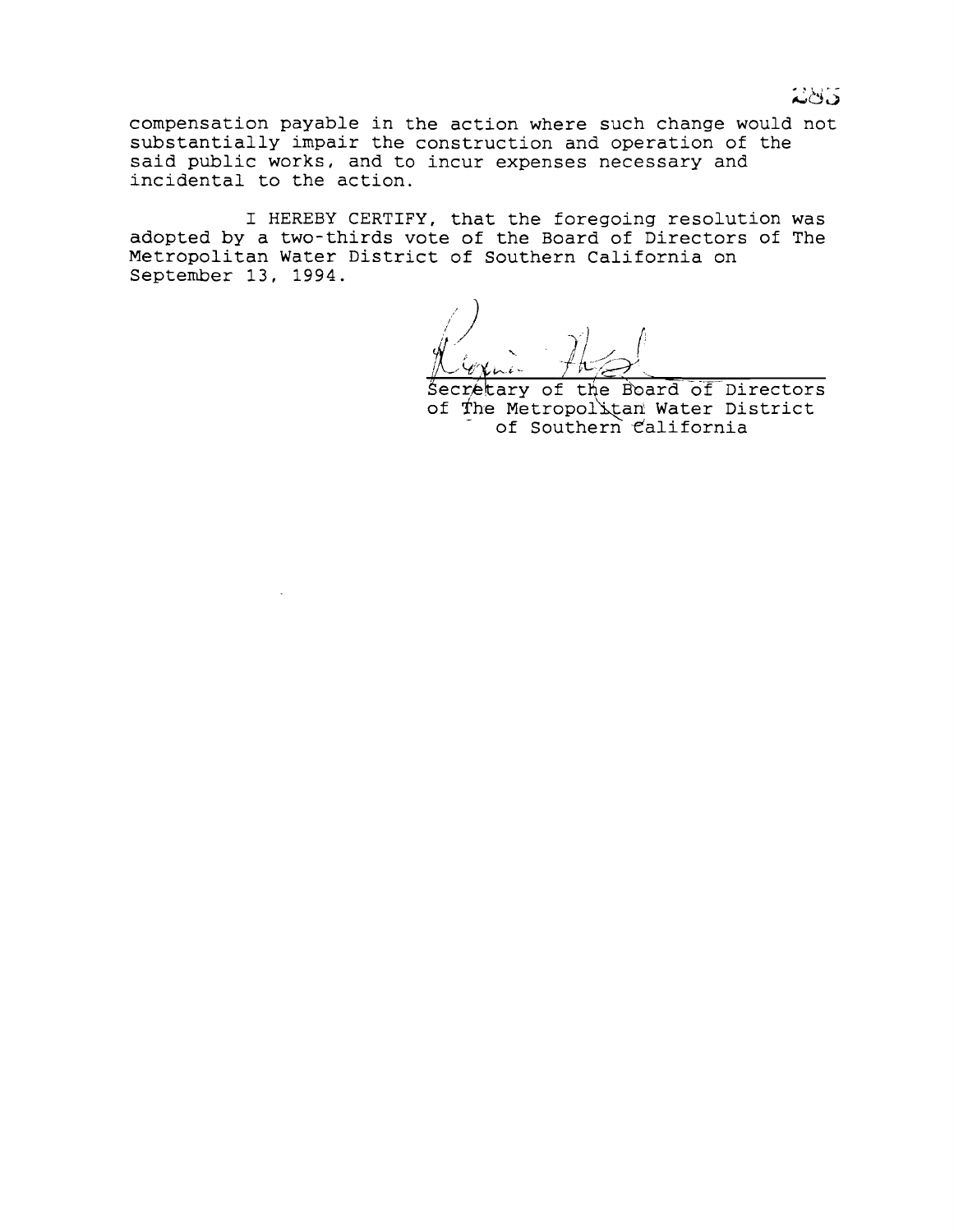## EXHIBIT A

(1) Fee simple interest in the property described<br>herein as Parcel 144-1-269.

 $\mathcal{L}^{\text{max}}_{\text{max}}$  , where  $\mathcal{L}^{\text{max}}_{\text{max}}$ 

cases\domeni\domenigo\legal.dsc

 $\mathcal{L}^{\mathcal{L}}(\mathcal{L}^{\mathcal{L}}(\mathcal{L}^{\mathcal{L}}(\mathcal{L}^{\mathcal{L}}(\mathcal{L}^{\mathcal{L}}(\mathcal{L}^{\mathcal{L}}(\mathcal{L}^{\mathcal{L}}(\mathcal{L}^{\mathcal{L}}(\mathcal{L}^{\mathcal{L}}(\mathcal{L}^{\mathcal{L}}(\mathcal{L}^{\mathcal{L}}(\mathcal{L}^{\mathcal{L}}(\mathcal{L}^{\mathcal{L}}(\mathcal{L}^{\mathcal{L}}(\mathcal{L}^{\mathcal{L}}(\mathcal{L}^{\mathcal{L}}(\mathcal{L}^{\mathcal{L$